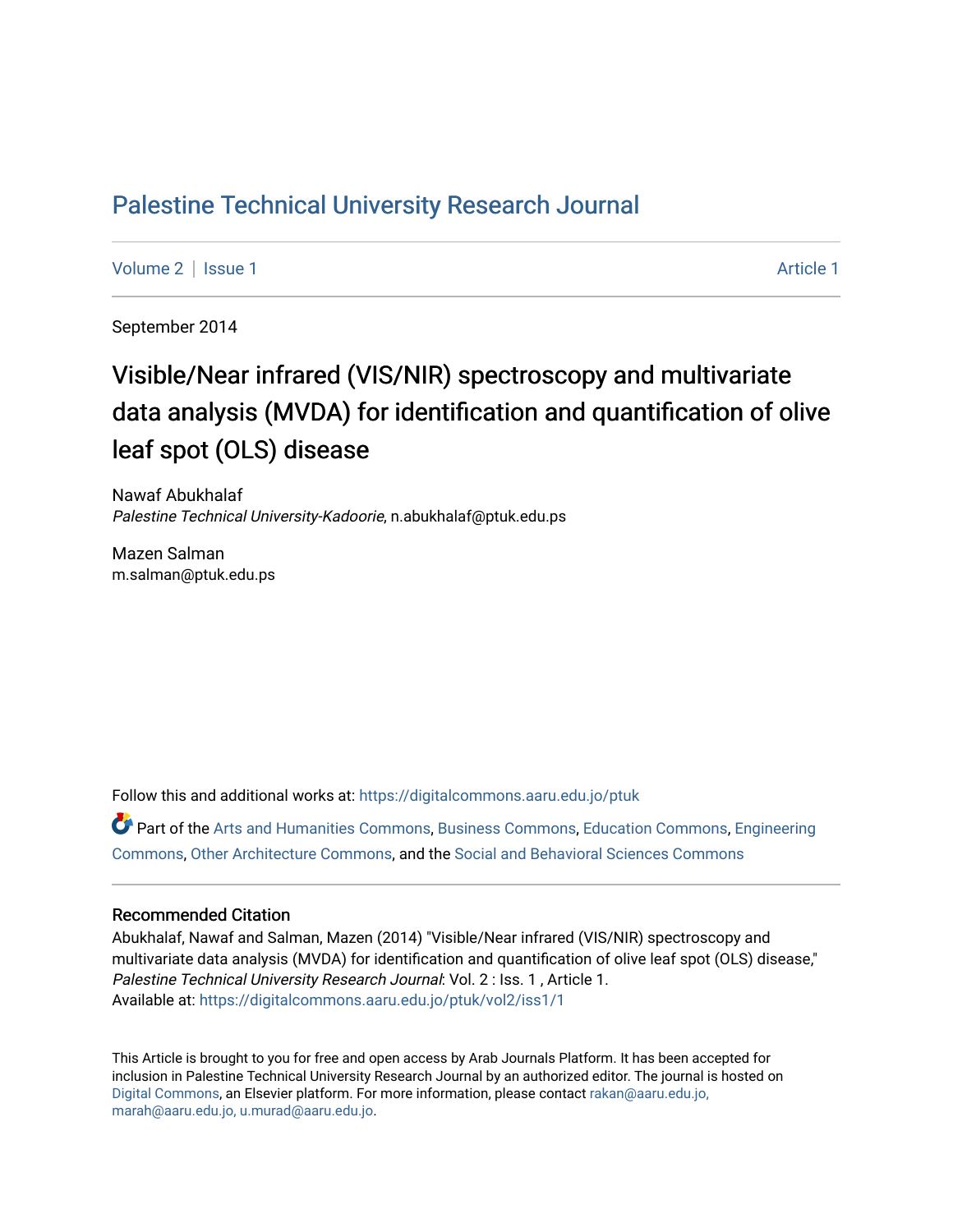

# **Visible/Near infrared (VIS/NIR) spectroscopy and multivariate data analysis (MVDA) for identification and quantification of olive leaf spot (OLS) disease**

#### Nawaf Abu-Khalaf\*, Mazen Salman

Technical and Applied Research Center (TARC), Palestine Technical University–Kadoorie (PTUK), P. O. Box: 7, Tulkarm, Palestine

E-mail: [nawafu@hotmail.com](mailto:nawafu@hotmail.com)

Received 16 January 2014, Accepted 31 January 2014, Published 9 February 2014

**Abstract:** Early detection of plant disease requires usually elaborating methods techniques and especially when symptoms are not visible. Olive Leaf Spot (OLS) infecting upper surface of olive leaves has a long latent infection period. In this work, VIS/NIR spectroscopy was used to determine the latent infection and severity of the pathogens. Two different classification methods were used, Partial Least Squared-Discrimination Analysis (PLS-DA) (linear method) and Support Vector Machine (SVM) (non-linear). SVM-classification was able to classify severity levels 0, 1, 2, 3, 4, and 5 with classification rates of 94, 90, 73, 79, 83 and 100%, respectively The overall classification rate was about 86%. PLS-DA was able to classify two different severity groups (first group with severity 0, 1, 2, 3, and second group with severity 4, 5), with a classification rate greater than 95%. The results promote further researches, and the possibility of evaluation OLS in-situ using portable VIS/NIR devices.

*Keywords***:** olives, Olive Leaf Spot (OLS), disease severity, VIS/NIR spectroscopy, Multivariate Data, Analysis (MVDA) (*i.e.* chemometrics), Partial Least Squared-Discrimination Analysis (PLS-DA), Support Vector Machine (SVM)-classification

# **Introduction**

The olive tree (*Olea eruopeas L.)* is one of the most ancient trees cultivated in the Mediterranean regions. Olive trees play an important role in the social and economical life of this region. It is one of the oldest agricultural trees cultivated over large areas in Palestine (Qutub *et al.,* 2012). The number of olive trees is exceeding 10 million (about 67.3% of horticultural trees) and occupying more than 50% of the agricultural area (Palestinian Central Bureau of Statistics, 2012). The trees comprise one of the main sources of income, reaching its contribution to the good years to about 13% of the annual agricultural production.

The olive tree is affected by many pests and diseases (Sanei and Razavi, 2011). Olive Leaf Spot (OLS) is a foliar disease widespread in all olive growing regions of the world, and has been known in the Mediterranean areas (Obanor *et al.,* 2005). The disease, also known as peacock eye disease, is

Copyright © 2014 PTUK. *PTUKRJ*

caused by the fungus Spilocaea oleaginea (Cast.) Hughes (syn. *Cycloconium oleagina*)

(Gonzalez-Lamothe *et al.,* 2002). Severely infected trees show defoliation, poor twig and growth. As a result of infection, yield losses may reach up to 20% (Azeri, 1993; Graniti, 1993; Rongai, 2012). Symptoms of the disease occur usually on the upper surface of the leaves, expanding and coalescing to cover a large proportion of leaf area (**Figure 1**). The symptoms form dark brown round spots (2-15 mm in diameter) which become necrotic and surrounded by concentric yellowish or pale brown haloes ( Sanchez *et al.*, 1998). Leaf spot is usually more abundant on the lower parts of olive trees (Razavi and Jahany, 2009; Rongai, 2012).

Infection with S. oleaginea is normally associated with high humidity and winter conditions (cool and low light), where high temperatures restrict spore germination (Al-Khatib *et al.*, 2010; Obanor *et al.,* 2008a). OLS infection can occur at any time of the year, but usually during late autumn to early summer, if environmental conditions are favourable. In hot dry weather conditions, conidia remain viable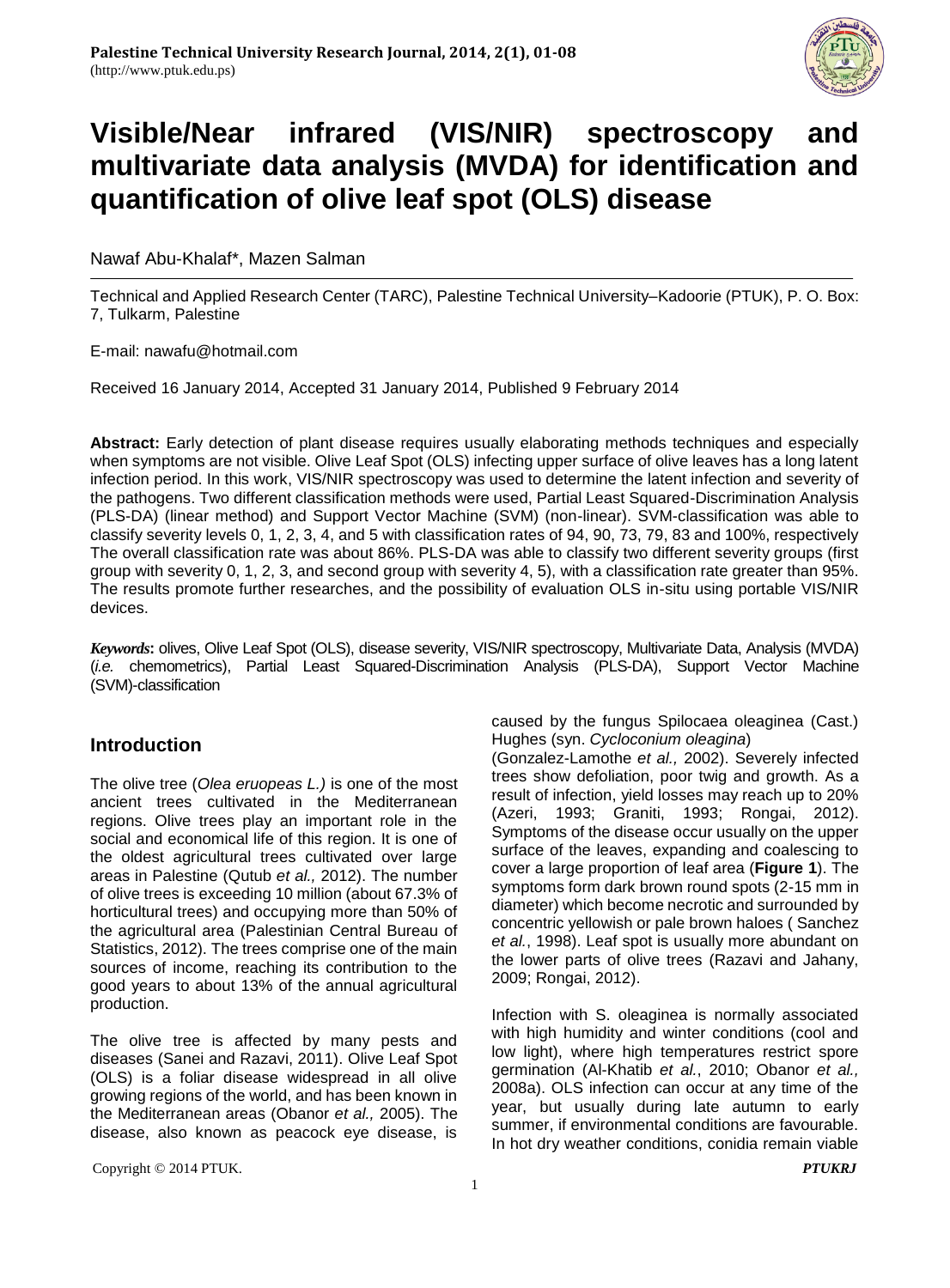# **Visible/Near infrared (VIS/NIR) spectroscopy and multivariate data analysis (MVDA) for identification and quantification of olive leaf spot (OLS) disease**

but inactive on infected leaves and start to germinate early in winter. Conidium production is optimal at 15<sup>o</sup>C and/or temperatures ranging from 2 to  $25^{\circ}$ C and high humidity (85%) (Obanor *et al.*, 2008a). Conidia of *S. oleagina* are dispersed by rain splash or wind-borne water droplets (Sanei and Ravazi 2011).



**Figure 1: Symptoms of Olive Leave Spot (OLS), defoliation (top) and poor twig (bottom).**

In Palestine, the disease is wide common in many areas in southern and northern parts of the country including Hebron, Bethlehem, Ramallah, Nablus, Qalqilia, Tulkarm, Salfit, Jenin and Tubas districts (Abuamsha *et al.,* 2013; Salman *et al.,* 2011). The Palestinian Ministry of Agriculture and several private institutions work on olive sector to provide guidance and information about improving olive crop production and protection.

Prevalence *S. oleaginea* in Palestine is found to be most prevalent in the period from late autumn to spring and of minor significance in the period from the beginning of July until the middle of November (Abumsha *et al.,* 2008).

The disease is chemically controlled by application of coppers fungicides directly after harvest (Sistani *et al.,* 2009). The most commonly used fungicides include copper hydroxide, copper oxide and copper oxychlorides, although some long-persisting preventative fungicides have also been used to control the disease (Sistani *et al.*, 2009). Chemical treatment appears to be rarely effective (Obanor *et al.,* 2008a). Moreover, using chemical fungicides leads to the appearance of resistant pathogen races to copper (Cu) (Vanneste *et al.,* 2003) as well as disturbance of the plant metabolism following Cu accumulation in the soil (Obanor *et al.,* 2008b). Application of chemical fungicides to control the disease in Palestine is however not acceptable. This is due to the negative effects of these fungicide on human and environment health (Rumpf *et. al.*, 2010), as well as their effects on taste and quality of the olive oil which usually lead to low prices and low

income of the yield crop.

Visible/Near infrared (VIS/NIR) spectroscopy is a mature sensor technology. It has a big succeed for non-invasive analysis detection of may agricultural commodities' parameters, e.g. quality, safety, stress and disease (Alander *et al.* 2013; Garrigues and de la Guardia, 2013; Levasseur-Garcia 2012; Mahlein *et al.* 2012; Rumpf *et al.* 2010; Sankaran *et al.* 2010). This sensor technology was used for some applications related to olives (De Luca *et al.*, 2011, 2012; Salguero-Chaparro *et al.*, 2013). Portables VIS/NIR spectroscopes are marketable and used for different agricultural and food industries (dos Santos *et al.* 2013; Tiwari *et al.* 2013).Interpretation of VIS/NIR spectroscopy signals is carried out using multivariate data analysis (MVDA) (*i.e.* chemometrics). The latter used different modelling and classification methods for linear and non-linear models (Abu-Khalaf *et al.*, 2013; Natsheh *et al.*, 2013).

A feasibility study for using VIS/NIR spectroscopy to detect plant diseases was carried out in our biotechnology laboratory (Abu-Khalaf and Salman, 2013). In this contribution, further steps for investigating OLS disease were carried out, taking into consideration healthy leaves and the whole range of OLS disease severity. Two classification methods namely Partial Least Squared-Discrimination Analysis (PLS-DA) (linear method) and Support Vector Machine (SVM) (non-linear) were carried out. These classification methods were used in many different applications (Abu-Khalaf *et al.* 2004; Kalinowski *et al.* 2013; Luna *et al.* 2013; Peerapattana, 2013; Szymanska, 2012; Talens *et al.* 2013; Yang *et al.* 2013). The aim of this work was to

**Copyright © 2014 PTUK.** *PTUKRJ*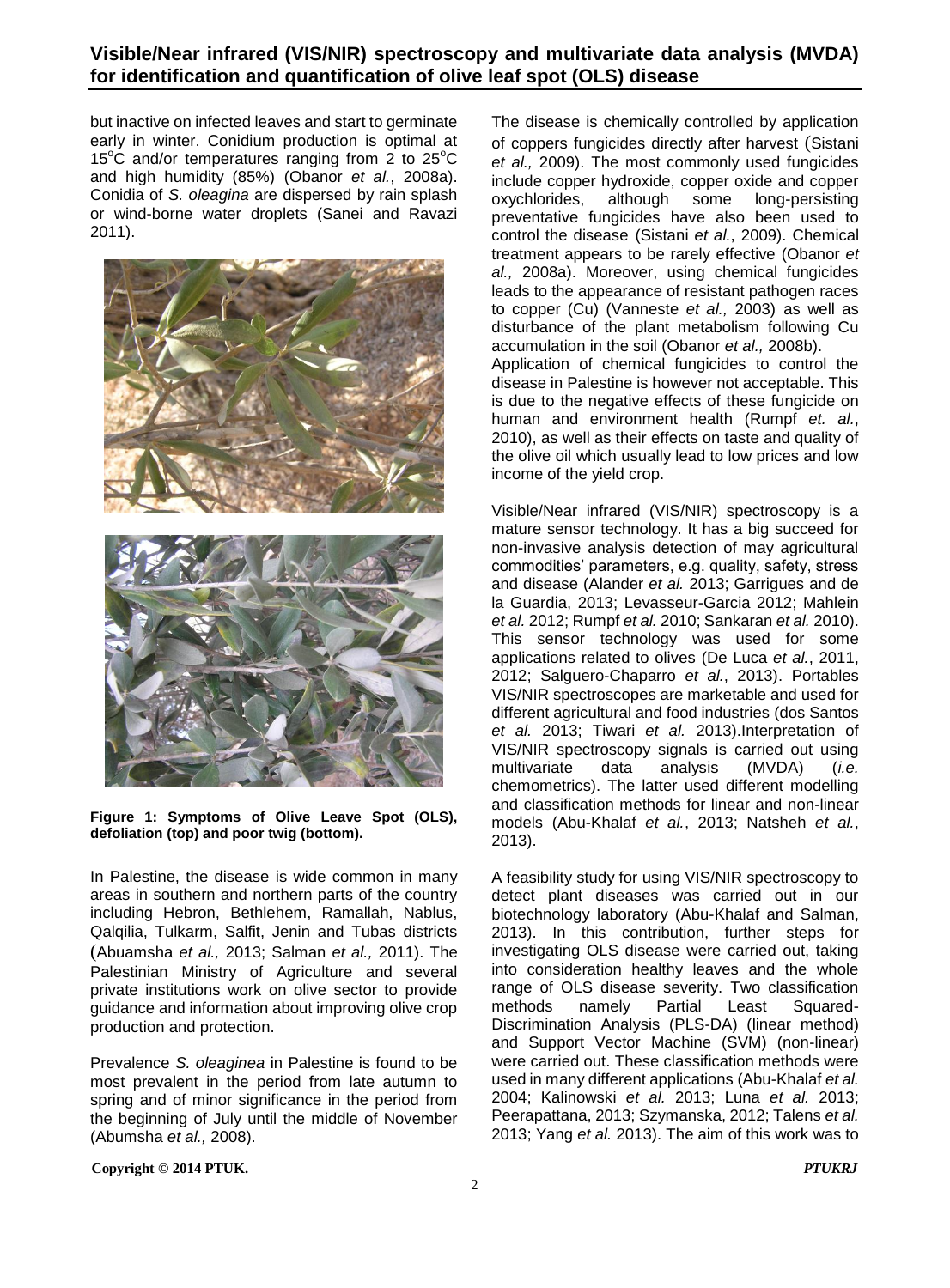develop an early detection method of the latent infection with OLS disease using VIS/NIR spectroscopy.

# **Material and methods**

#### **Olive leaves**

Leaves from different olive trees cultivar Nabali were collected randomly from orchards in Tulkarm district (32°18′25.80″N 35°07′01.00″E). The leaves were brought directly to the laboratory. Some leaves showed clear symptoms, while others were expected to be infected. Leaves were ready, without any pre-treatment, for spectra acquisition using VIS/NIR spectroscopy.

#### **Spectroscopy**

A VIS/NIR spectroscopy, a USB2000+ miniature fiber optic spectrometer (OceanOptics, USA) with Vivo light source, was used for spectra acquisition. Leaves were placed on the top of Vivo light source, and spectra were acquired in triplicates for each leaf, covering whole leave area.

The spectroscopy has a 550-1100 nm wave length, and a resolution of 0.35 nm full width at half maximum (FWHM). Spectroscopy has 2-MHz analog-to-digital (A/D) converter, a 2048-element CCD-array detector, and a high-speed USB 2.0 port. The USB2000+ can be controlled by SpectraSuite software. Vivo system contains four tungsten halogen bulbs that can be turned on or off individually. The risk of overheating the sample is mitigated through active cooling. This protects the sample and ensures accuracy every time. The four halogen tungsten light sources make the Vivo a high-powered VIS/NIR source, which allows a shorter integration time than conventional methods (OceanOptics, USA). The integration time used in this investigation was 1 ms.

#### **Evaluation of OLS severity**

After spectra acquisition of each leave, severity of OLS was determined using NaOH solution. Each leaf was immersed in 5% NaOH at 50°C for 2 min. Disease severity was calculated by counting the number of lesions per leaf. Severity was then graded; 1 (1 lesion), 2 (2 lesions), 3 (3–5 lesions), 4 (6-10 lesions) or 5 (greater than 11 lesions) (Abuamsha *et al.*, 2013; Salman *et al.*, 2011).

#### **Multivariate Data Analysis (MVDA)**

Classification efficiency of leaves according to their severity using VIS/NIR spectra was carried out using MDVA. Two supervised classification methods were used, namely Partial Least Squares-Discrimination Analysis (PLS-DA) (linear method) and Support Vector Machine (SVM) (non-linear method). Unscrambler software was used for analysis (version 10.3, CAMO Software AS, Oslo, Norway).

PLS-DA consists of a classical PLS regression, where VIS/NIR spectra represented X-data matrix, and the dependent variable (Y) is categorical and represented samples class membership (*i.e.* Y with values of -1 and 1, where 1 represents each sample belonging to the targeted class and -1 represents each sample belonging to the other classes). Random cross validation, with segmentations was used.

SVM method was firstly proposed by Vapnik (1995). SVM-classification algorithms try to find patterns in empirical data (*i.e.* training data) with regard to label classes. SVMs have many advantages; the main advantages are mainly referred to their generalization ability, which is achieved by using the maximum margin hyperplane for separation and the application of non-linear discriminant functions. In addition to that, SVM can handle convexity discrimination problems. This classification method used cross validation (Rumpf *et al.* 2010; Suphamitmongkol *et al.*, 2013).

In SVM-classification, VIS/NIR spectra represented X-data matrix, and leaves severity levels were used as the response factor (Y-data matrix, label classes). Unscrambler uses one column for a classifier factor. For SVM-classification, a 15-fold cross validation was performed for the training data. Polynomial degree three was used for classification. VIS/NIR spectra (X-data matrix) were normalized and auto-scaled before analysis.

# **Results and discussion**

Severity levels were evaluated as mentioned above, and used as the classifier parameter in PLS-DA and SVM-classification methods. The number of the leaves used for building different models and their severity levels are shown in Table 1.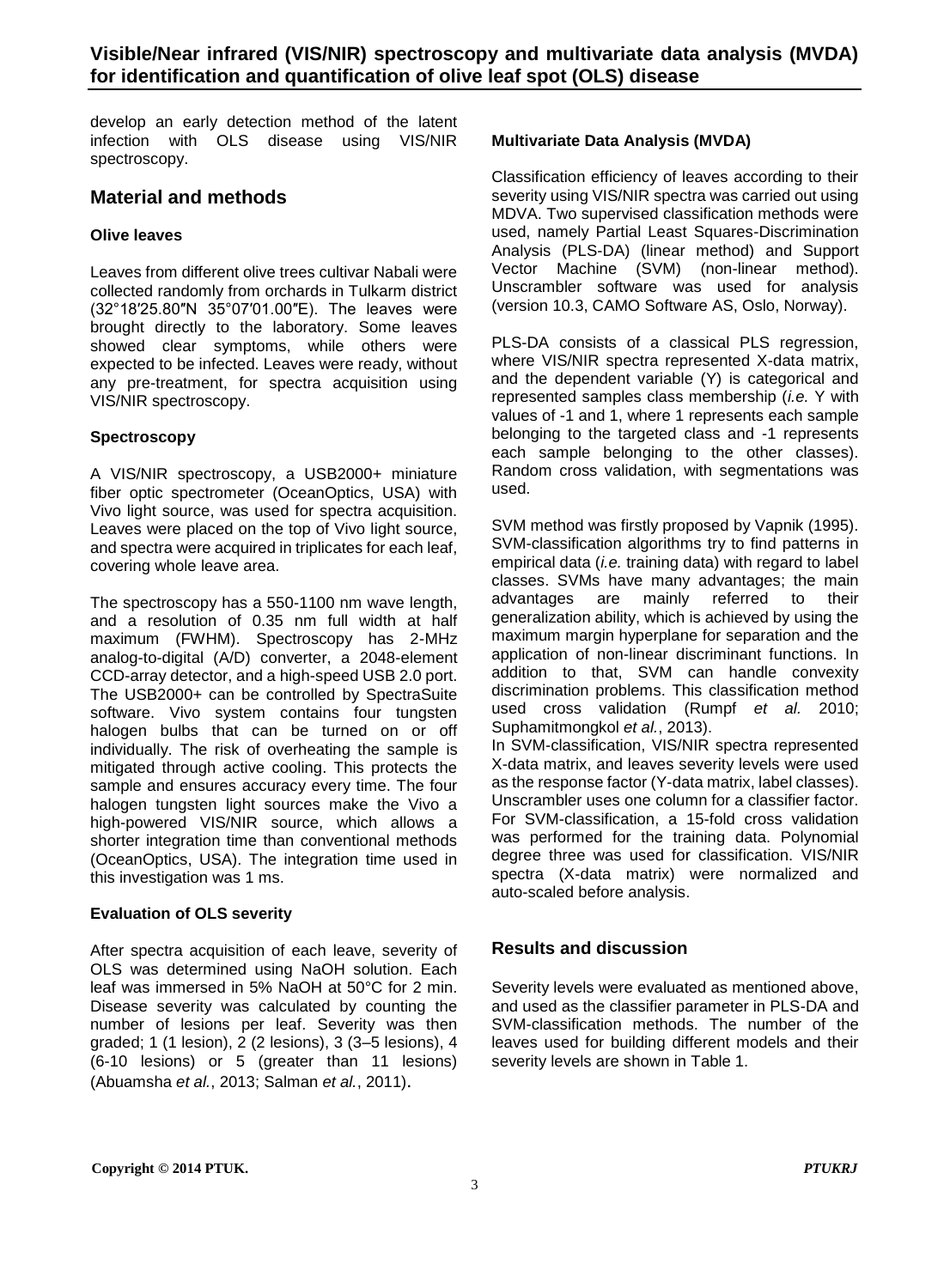**Table 1: Number of leaves with different severity levels. Zero severity means healthy leaves. Total number of leaves is 63 leaves.**

|                                 | Leaves' severity levels |  |  |                 |  | Total number of |        |
|---------------------------------|-------------------------|--|--|-----------------|--|-----------------|--------|
|                                 |                         |  |  | $0^*$ 1 2 3 4 5 |  |                 | leaves |
| Number of leaves 6 7 14 15 5 16 |                         |  |  |                 |  |                 | 63     |

\*: Healthy leaves

Trials were carried out using VIS, NIR and VIS/NIR spectra to get the ranges that give the best classification rates. It was found that the best classification rates' results were obtained using both VIS and NIR spectra.

#### **Classification using PLS-DA**

PLS-DA was used for classification of severity. It was found that PLS-DA could classify only leaves with the highest severity level (*i.e.* severity level 5) in a good classification rate (greater than 90%). This is might be due to the clear severe symptoms that appear on leaves' surface with severity degree 5, and the spectroscopy can sense this high severity.

Trials using PLS-DA to classify different groups of severity were carried out. Classification groups with severity 0, 1, 2 and group with severity 3, 4, 5, didn't give a good classification rate. However, it was found that classification of group consisted of all leaves with severity 0, 1, 2, 3 (*i.e.* 126 samples with triplicates) and group consisted of all leaves with severity 4 and 5 (*i.e.* 63 samples with triplicates) had a good classification rate, using three principals components (PCs). The former explained about 97 and 81% of the variance in X-data and Y-data, respectively. Random cross validation with 20 segments was used.

**Table 2** and **Figure 2** show the classification rates (arranged as a confusion matrix), and scores plots of the validation set, respectively. The confusion matrix has information about the predicted and actual classifications of samples, with each row showing the instances in a predicted group (class), and each column representing the instances in an actual group (class). The sum of classification rates in each column should be 100%.

**Table 2: Classification rates (%), explained in a confusion matrix, of different groups (group with severity 0, 1, 2, 3, and group with severity 4, 5) using PLS-DA, three principal components and random cross validation. Sum of each classification rate column is 100%.**

|                                          | <b>Actual groups</b>                 |                               |  |  |  |
|------------------------------------------|--------------------------------------|-------------------------------|--|--|--|
| <b>Predicted groups</b>                  | Group with<br>severity<br>0, 1, 2, 3 | Group with<br>severity<br>4.5 |  |  |  |
| <b>Group with severity</b><br>0, 1, 2, 3 | 95                                   | 2                             |  |  |  |
| <b>Group with severity</b><br>4. 5       | 5                                    | 98                            |  |  |  |

It can be seen from **Figure 2**, that a clear classification of different groups using three principal components (*i.e.* three factors). This classification result can be used for screening the leaves' severity, since it can predict the severity group of new testable leaves; groups with high severity (*i.e.* group with leaves' severity 4 and 5) or to with less severity (*i.e.* group with leaves' severity 0, 1, 2, 3).

#### **Classification using SVM**

SVM-classification method was able to classify disease severity using spectra data with a high accuracy and classification rates. The accuracy of training and validation sets **(Table 3)** were 87 and 71%, respectively.

A summary of the SVM-classification rates (%)are shown in a confusion matrix (**Table 4**).

The classification rates for 0, 1, 2, 3, 4, and 5 severity levels were 94, 90, 73, 79, 83 and 100%, respectively (**Figure 3**). The overall classification rate (*i.e.* average of all classification rates) is about 86%, which is relatively high and promising for predicting new severity classes.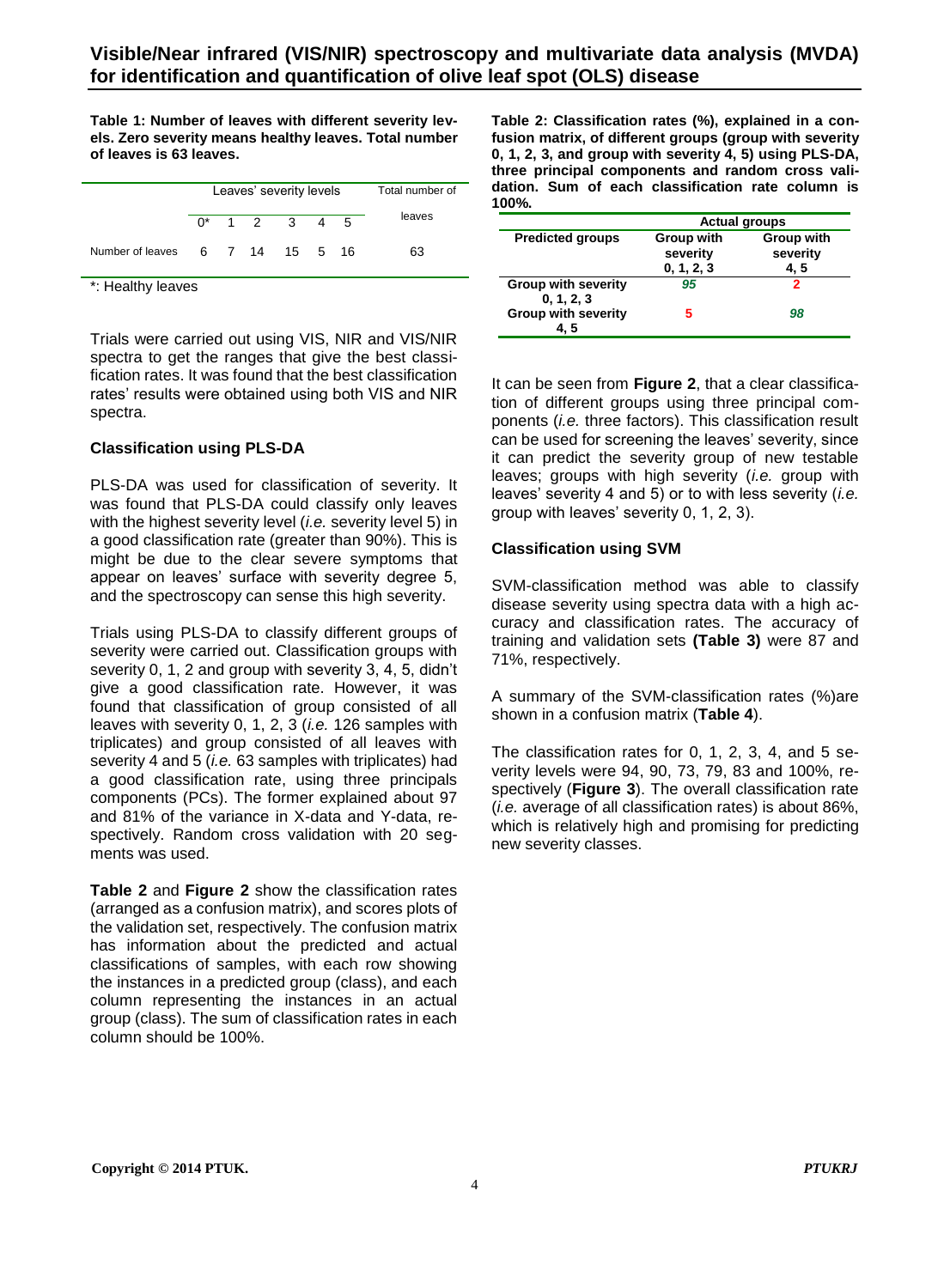

**Figure 2: Scores plots of validation set of samples with different severity levels (group with leaves' severity 0, 1, 2, 3, and group with leaves' severity 4, 5) using PLS-DA, three principal components (***i.e.* **three factors) and random cross validation. A: scores plot for first and second principal components. B: scores plot for first and third principal components.**

It can be noticed that the classification had high rates when the severities were either low (*i.e.* severity levels 0, 1) or high (severity levels 4, 5). This can be explained by that the spectroscopy sensor may detect the extreme situations, *i.e.* low and high severities. Getting high classification rate by increasing disease severity is in agreement with Rumpf *et al.* (2010). The leaves with severity levels between high and low still had good classification rates, despite that they were less than the other classification rates.

**Table 3: Accuracy (%) of training and validation sets using SVM-classification.**

|              | <b>Training set</b> | <b>Validation set</b> |  |  |
|--------------|---------------------|-----------------------|--|--|
| Accuracy (%) | 87                  | 71                    |  |  |

**Tables** 3 and **4** show that VIS/NIR spectroscopy was able to identify and quantify of OLS severity with a high accuracy; 71% for both accuracy and 86% for averaged classification rate. SVM-classification was used to classify disease severity into two groups (group with severity 0, 1, 2, 3, and group with severity 4, 5). The classification rate was greater than 99%, which is higher than the classification rate using PLS-DA. This is due to the fact the SVM-classification can handle non-linearity issues.



**Figure 3: Classification rates (%) of different severity classes using SVM-classification.**

**Table 4: Classification rates (%) using SVM-classification of different severity class of olive leaf spot (OLS) severity explained in a confusion matrix. Sum of each classification rate column is 100%.**

| <b>Actual severity class</b> |    |              |                |    |     |  |  |
|------------------------------|----|--------------|----------------|----|-----|--|--|
| 0                            | 1  | $\mathbf{2}$ | 3              | 4  | 5   |  |  |
|                              |    |              |                |    |     |  |  |
| 94                           |    |              |                |    |     |  |  |
| 6                            | 90 | 4            |                |    |     |  |  |
|                              | 5  | 73           | 19             |    |     |  |  |
|                              | 5  | 23           | 79             |    |     |  |  |
|                              |    |              | $\overline{2}$ | 83 |     |  |  |
|                              |    |              |                | 17 | 100 |  |  |
|                              |    |              |                |    |     |  |  |

Further research is needed to investigate the possibility of identification and quantification of OLS in-situ using portable VIS/NIR spectroscopy.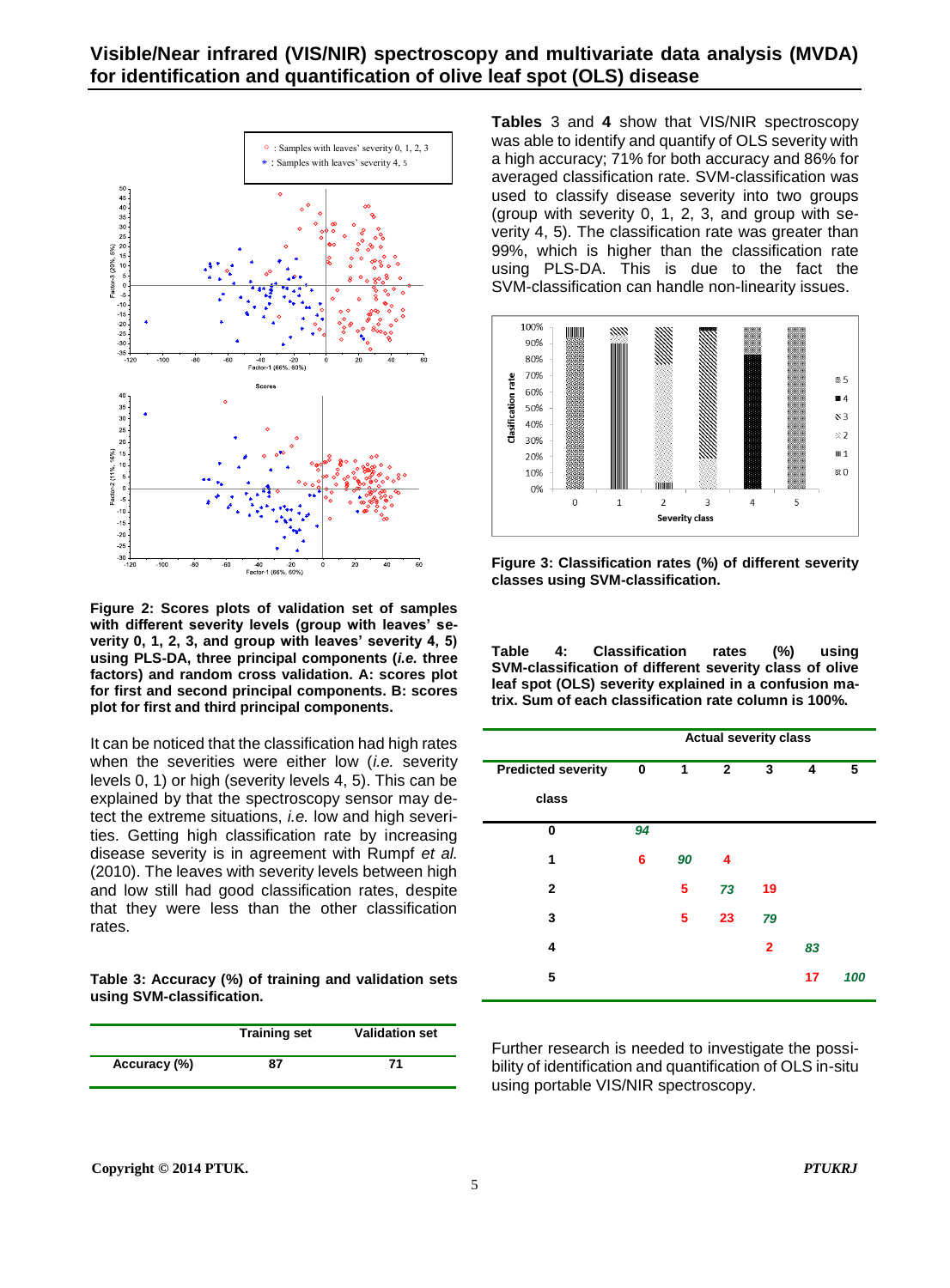# **Conclusion**

VIS/NIR spectroscopy showed a high potential for sensing latent disease of olives. It could classify olives leave with different OLS' severities, with help of multivariate classification methods. Using PLS-DA (a linear classification method), with three principal components and random cross validation, a classification rate greater than 95% was achieved for different groups (group with severity 0, 1, 2, 3, and group with severity 4, 5). SVM-classification (a non-linear classification method) provided a high classification rates and high accuracy for OLS' severities. The classification rates for 0, 1, 2, 3, 4, and 5 severity levels were 94, 90, 73, 79, 83 and 100%, respectively. The overall classification rate was about 86%. This work revealed that VIS/NIR spectroscopy has a potential for evaluation of OLS under field conditions to detect infection of olive trees with OLS disease.

### **Acknowledgements**

The authors would like to thank Palestine Technical University-Kadoorie (PTUK) for supporting this research. Special thanks are due to Miss Basima Abu Rmaileh and Eng. Mohammad Jawabreh for their technical assistance.

# **References**

- Abuamsha R., Abueid M., Hajjeh H. and Salman M. (2013). Evaluation of the incidence and severity of olive leaf spot caused by Spilocaea oleagina in different olive cultivars in Palestine. Journal of Agriculture and Environment for International Development, 107 (2), 201–212.
- Abu-Khalaf N. and Salman M. (2013). Detecting plant diseases using visible/near infrared spectroscopy. NIR news. 24 (4), 12-28.
- Abu-Khalaf N., Bennedsen B., Bjorn G. (2004). Distinguishing carrot's characteristics by near infrared (NIR) reflectance and multivariate data analysis", International Commission of Agricultural Engineering (CIGR). Manuscript FP 03 012. March, 6.
- Abu-Khalaf N., Khayat S., and Natsheh B. (2013). Multivariate data analysis to identify the groundwater pollution sources in Tulkarm area / Palestine. Science and Technology. 3(4), 99-104.
- Alander J. A., Bochko V., Martinkauppi B., Saranwong S. and Mantere T. (2013). A review of optical nondestructive visual and near-infrared methods for food quality and safety. International Journal of Spectroscopy, Volume 2013, Article ID 341402, 36 pages.
- Al-Khatib M., Alhussaen K., El-Banna N. and Zyadeh M. (2010). Biological control of olive leaf spot (peacock spot disease) caused by Cycloconium oleaginum (Spilocea oleagina), Journal of Microbiology and Antimicrobials. 2(6), 64-67.
- Azeri T. (1993). Research on olive leaf spot, oliveknot and Verticillium wilt of olive in Turkey. EPPO Bulletin, 23(3), 437-440.
- De Luca M., Terouzi W., Ioele G., Kzaiber F., Oussama A., Oliverio F. and Ragno G. (2011). Derivative FTIR spectroscopy for cluster analysis and classification of morocco olive oils. Food Chemistry, 124(3), 1113-1118.
- De Luca M., Terouzi W., Kzaiber F., Ioele G., Oussama A. and Ragno G. (2012). Classification of moroccan olive cultivars by linear discriminant analysis applied to ATR–FTIR spectra of endocarps. International Journal of Food Science & Technology, [47\(6\)](http://onlinelibrary.wiley.com/doi/10.1111/ifs.2012.47.issue-6/issuetoc) 1286–1292.
- dos Santos C.A.T., Lopo M., Páscoa R.N. and Lopes J.A. (2013). A Review on the applications of portable near-infrared spectrometers in the agro-food industry. Applied Spectroscopy, 67(11), 1215-1233.
- Garrigues S. and de la Guardia M. (2013). Non-invasive analysis of solid samples. TrAC Trends in Analytical Chemistry, 43, 161-173.
- Gonzalez-Lamothe R., Segura R., Trapero A., Baldoni L., Botella M.A. and Valpuesta V. (2002). Phylogeny of the fungus spilocaea oleagina, the causal agent of peacock leaf spot in olive. FEMS Microbiology Letters, 210(1), 149-155.
- Graniti A. (1993). Olive Scab: A Review. EPPO Bulletin, 23(3), 377-384.
- Kalinowski P., Wozniak L., Strzelczyk A., Jasinski P.and Jasinski G. (2013). Efficiency of linear and non-linear classifiers for gas identification from electrocatalytic gas sensor. Metrology and Measurement Systems. 20(3), 501-512.
- Levasseur-Garcia C. 2012). Infrared spectroscopy applied to identification and detection of microorganisms and their metabolites on cereals (corn, wheat, and barley)", in Agricultural Sci-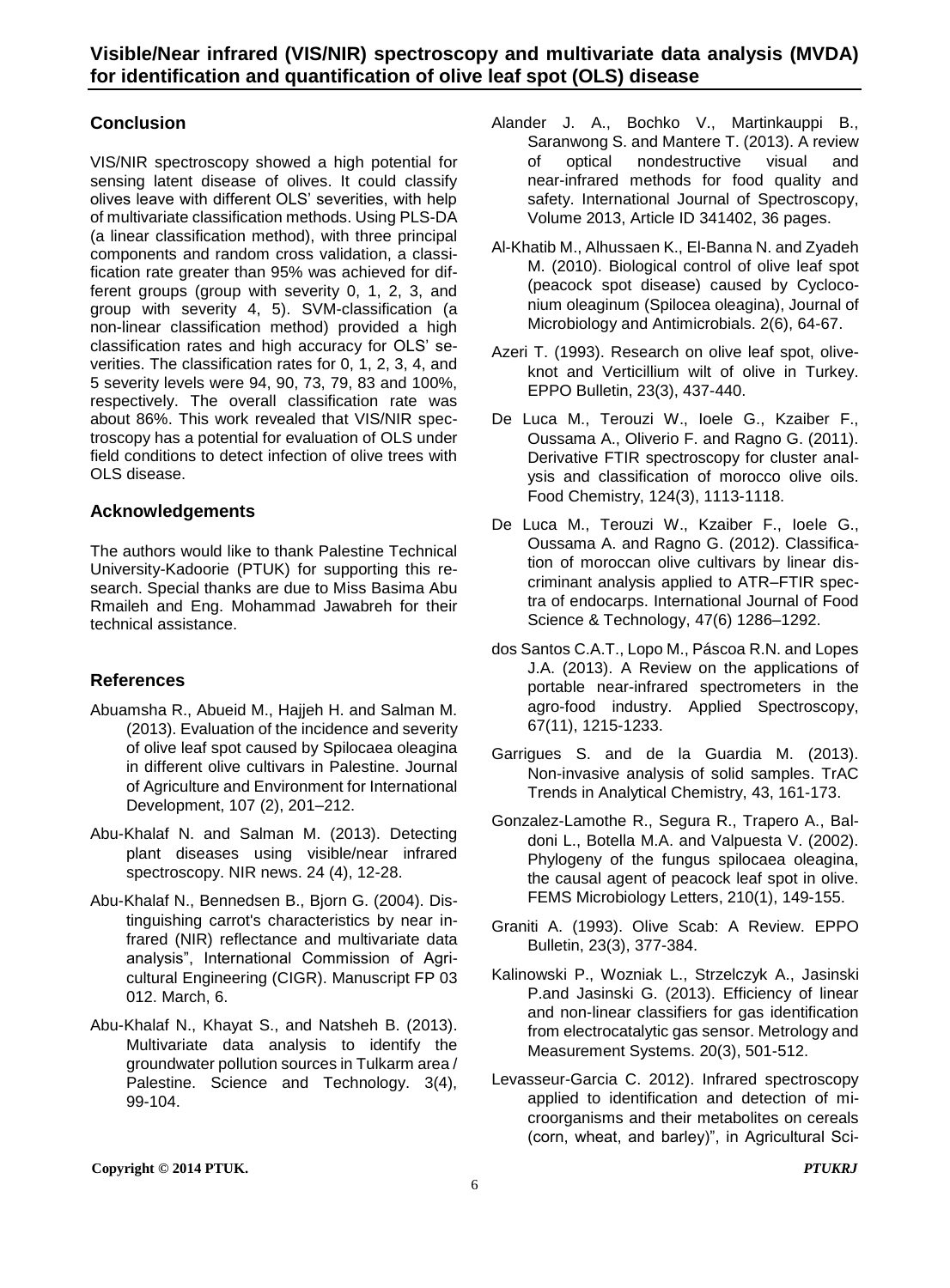ences, Ed. by Aflakpui G., Intech, New York, p. 185.

- Luna A.S., da Silva A.P., Pinho J.S., Ferré J. and Boqué R. (2013). Rapid characterization of transgenic and non-transgenic soybean oils by chemometric methods using NIR spectroscopy. Spectrochimica Acta Part A: Molecular and Biomolecular Spectroscopy, 100, 115-119.
- Mahlein A. K., Oerke E.C., Steiner U. and Dehne H.W. (2012). Recent advances in sensing plant diseases for precision crop protection. European Journal of Plant Pathology, 133(1), 197-209.
- Natsheh B., Abu-Khalaf N., Sayara T., Khayat S. and Salman M. (2013). Multivariate data analysis for bioremediation of contaminated soil through interactions between heavy metals microbes and plants. Palestine Technical University Research Journal. 1, 21-28.
- Obanor F.O, Jaspers M.V., Jones E.E. and Walter M., (2008 b). Greenhouse and field evaluation of fungicides for control of olive leaf spot in New Zealand. Crop Prot. 27, 1335-1342.
- Obanor F.O., Walter M., Jones E.E. and Jaspers M.V. (2005). Sources of variation in a field evaluation of the incidence and severity of olive leaf spot. New Zealand Plant Protection, 58, 273-277.
- Obanor F.O., Walter M., Jones E.E., Jaspers M.V., (2008 a). Effect of temperature, relative humidity, leaf wetness and leaf age on Spilocaea oleagina conidium germination on olive leaves. Eur. J. Plant Pathol., Vol. 120: 211-222.
- PCBS, Palestinian Central Bureau of Statistics. Ramallah, Palestine, http://www.pcbs.gov.ps (2012).
- Peerapattana J., Shinzawa H., Otsuka K., Hattorid Y. and Otsukaa M. (2013). Partial least square discriminant analysis of mangosteen pericarp powder by near infrared spectroscopy", Journal of Near Infrared Spectroscopy, 21(3), 195-202.
- Qutub M., Ali S., Mutawea M., Abed M., Arabasi T., Pierini F. and Lodolini E. M. (2012). Characterisation of the main Palestinian olive cultivars and olive oil.
- Razavi S.E. and Jahany M. (2009). Olive scab, in olive phytopathology, Ed. by Sanei,S.J. Peike-Reihan publication, Gorgan, p. 147.
- Rongai D., Basti C. and di Marco C. (2012). A natural product for the control of olive leaf spot caused by Fusicladium oleagineum (Cast.) Ritschel & Braun. Phytopathologia Mediterranea, 51(2), 276-282.
- Rumpf T., Mahlein A.K., Steiner U., Oerke E.C., Dehne H.W. and Plumer L. (2010). Early detection and classification of plant diseases with Support Vector Machines based on hyperspectral reflectance. Computers and Electronics in Agriculture, 74(1), 91-99.
- Salguero-Chaparro L., Baeten V., Fernández-Piernaand J.A. and Pena-Rodriguez F. (2013). Near infrared spectroscopy (NIRS) for on-line determination of quality parameters in intact olives. Food Chemistry. 139 (1-4), 1121-1126.
- Salman M., Hawamda A., Amarni A.A., Rahil M., Hajjeh H., Natsheh B. and Abuamsha R. (2011). Evaluation of the incidence and severity of olive leaf spot caused by Spilocaea oleagina on olive trees in Palestine. American Journal of Plant Science, 2(3), 457-460.
- Sanchez M.E., Ruiz Davila A., Perez de Algaba A., Blanco Lopez M.A. and Trapero Casas A. (1998). Occurrence and etiology of death of young olive-trees in southern Spain. European Journal of Plant Pathology, 104(4), 347-357.
- Sanei S.J. and Razavi S.E. (2011). Survey of Spilocaea oleagina, causal agent of olive leaf spot, in North of Iran. Journal of Yeast and Fungal Research . 2(3), 33-38.
- Sankaran S., Mishra A., Ehsani R. and Davis C. (2010). A review of advanced techniques for detecting plant diseases. Computers and Electronics in Agriculture, 72(1), 1-13.
- Sistani F., Ramezanpour S.S and Nasrollanejad S. (2009). Field evaluation of different fungicides application to control olive leaf spot. Australian Journal of Basic and Applied Sciences, 3(4), 3341-3345.
- Suphamitmongkol W., Nie G., Liu R., Kasemsumran S. and Shi Y. (2013). An alternative approach for the classification of orange varieties based on near infrared spectroscopy. Computer and Electronic in Agriculture, 91, 87-93.
- Szymanska E., Saccenti E., Smilde A.K. and Westerhuis J.A. (2012). Double-check: validation of diagnostic statistics for PLS-DA models

**Copyright © 2014 PTUK.** *PTUKRJ*